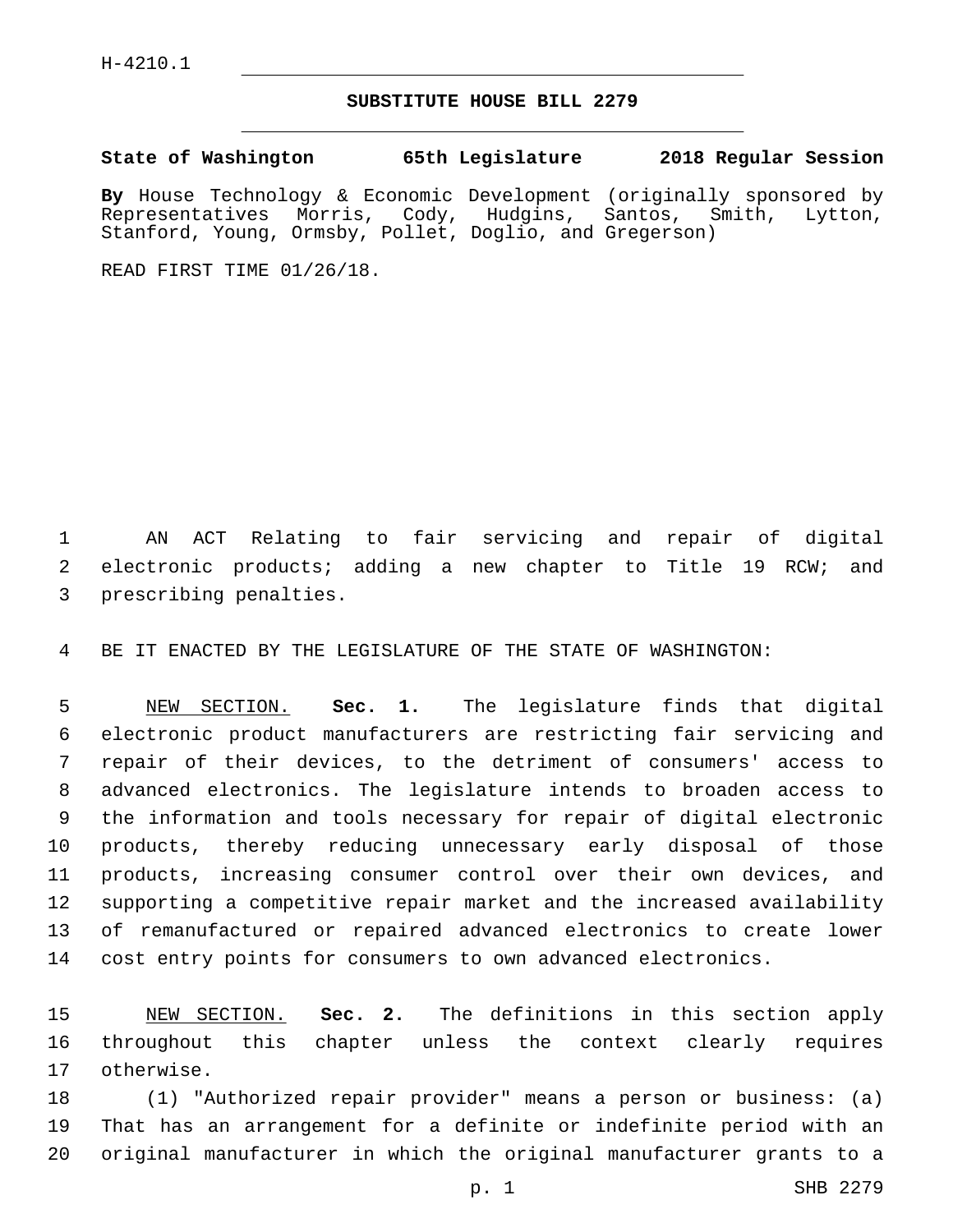person or business a license to use a trade name, service mark, or related characteristic for the purposes of offering repair services under the name of the original manufacturer; or (b) retained by the original manufacturer to provide refurbishing services for the 5 original manufacturer's product or products.

 (2) "Digital electronic product" means a handheld or portable electronic device containing a microprocessor and flat panel computer monitor originally manufactured for distribution and sale in the United States for general consumer purchase. Digital electronic product includes but is not limited to smartphones, electronic 11 reading devices, laptop computers, and tablets.

 (3) "Embedded software" means any programmable instructions provided on firmware delivered with the digital electronic product for the purposes of product operation, including all relevant patches and fixes made by the original manufacturer for this purpose including, but not limited to, synonyms "basic internal operating system," "internal operating system," "machine code," "assembly 18 code," "root code," and "microcode."

 (4) "Fair and reasonable terms" means an equitable price in light of relevant factors including, but not limited to:

 (a) The net cost to the authorized repair provider for similar information obtained from an original manufacturer, less any 23 discounts, rebates, or other incentive programs;

 (b) The cost to the original manufacturer for preparing and distributing the information, excluding any research and development costs incurred in designing and implementing, upgrading, or altering the product, but including amortized capital costs for the 28 preparation and distribution of the information;

 (c) The price charged by other original manufacturers for similar 30 information;

 (d) The price charged by original manufacturers for similar information prior to the launch of original manufacturer web sites;

 (e) The ability of aftermarket technicians or shops to afford the 34 information;

(f) The means by which the information is distributed;

 (g) The extent to which the information is used, which includes the number of users, and frequency, duration, and volume of use; and (h) Inflation.38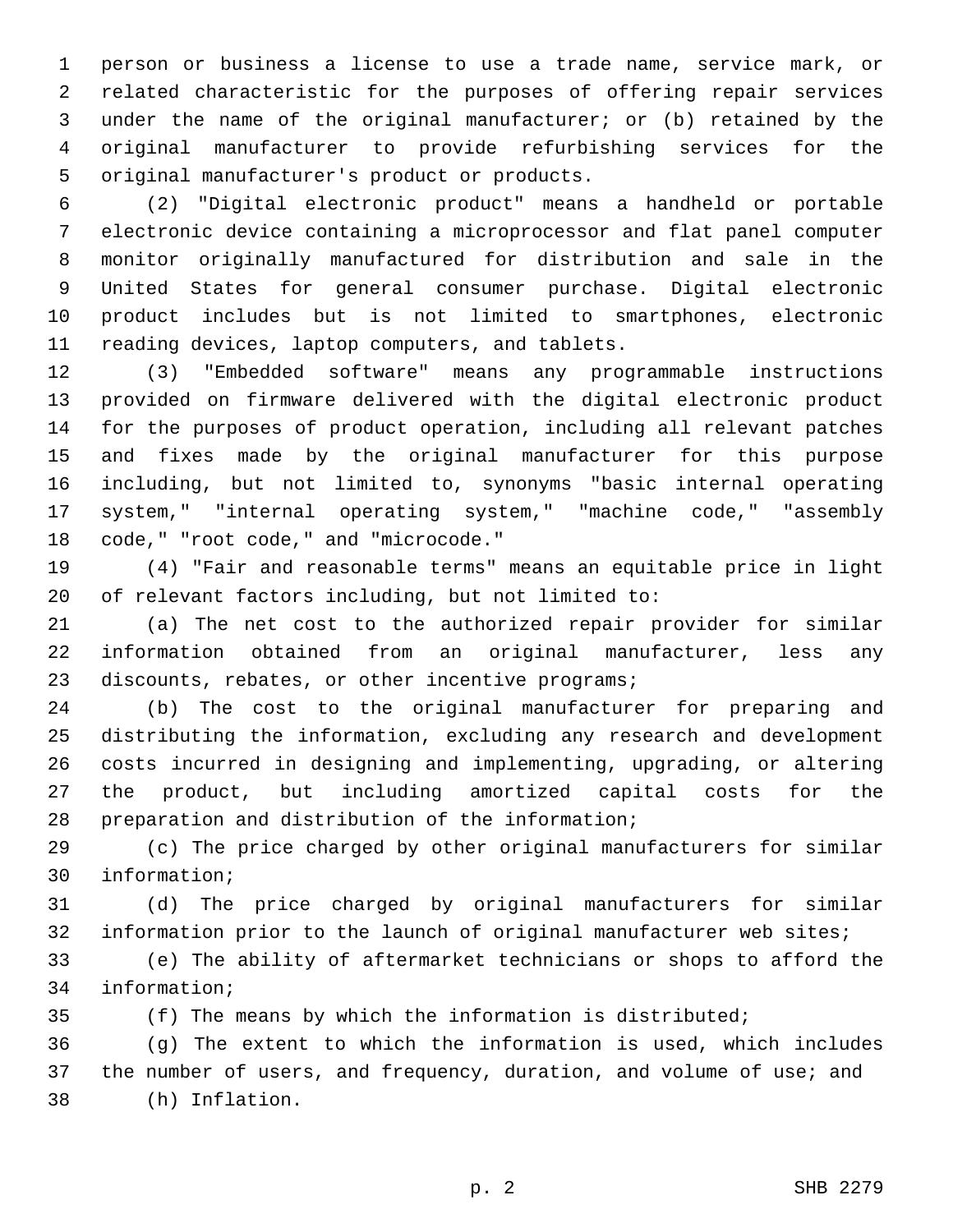(5) "Firmware" means a software program or set of instructions programmed on a hardware device to allow the device to communicate 3 with other computer hardware.

 (6) "Independent repair provider" means a person or business operating in this state that is not affiliated with an original manufacturer or an original manufacturer's authorized repair provider, which is engaged in the diagnosis, service, maintenance, or repair of digital electronic products. However, for the purposes of this section, an original manufacturer is considered an independent repair provider for purposes of those instances when such an original manufacturer engages in the diagnosis, service, maintenance, or repair of equipment that is not affiliated with the original 13 manufacturer.

 (7) "Medical device" means an instrument, apparatus, implement, machine, contrivance, implant, or other similar or related article, including a component part, or accessory, as defined in the federal food, drug, and cosmetic act (21 U.S.C. Sec. 321 (h)), as amended, that is intended for use in the diagnosis of disease or other conditions, or in the cure, mitigation, treatment, or prevention of 20 disease, in man or other animals.

 (8)(a) "Motor vehicle" means any vehicle that is designed for transporting persons or property on a street or highway and is certified by the motor vehicle manufacturer under all applicable federal safety and emissions standards and requirements for 25 distribution and sale in the United States.

(b) Motor vehicle does not include:26

27 (i) A motorcycle; or

 (ii) A recreational vehicle or manufactured home equipped for 29 habitation.

 (9) "Motor vehicle dealer" means any person or business who, in the ordinary course of business, is engaged in the business of selling or leasing new motor vehicles to a person or business pursuant to a franchise agreement, who has obtained a license under the motor vehicle industry regulation act, and who is engaged in the diagnosis, service, maintenance, or repair of motor vehicles or motor vehicle engines pursuant to such a franchise agreement.

 (10) "Motor vehicle manufacturer" means any person or business engaged in the business of manufacturing or assembling new motor vehicles.39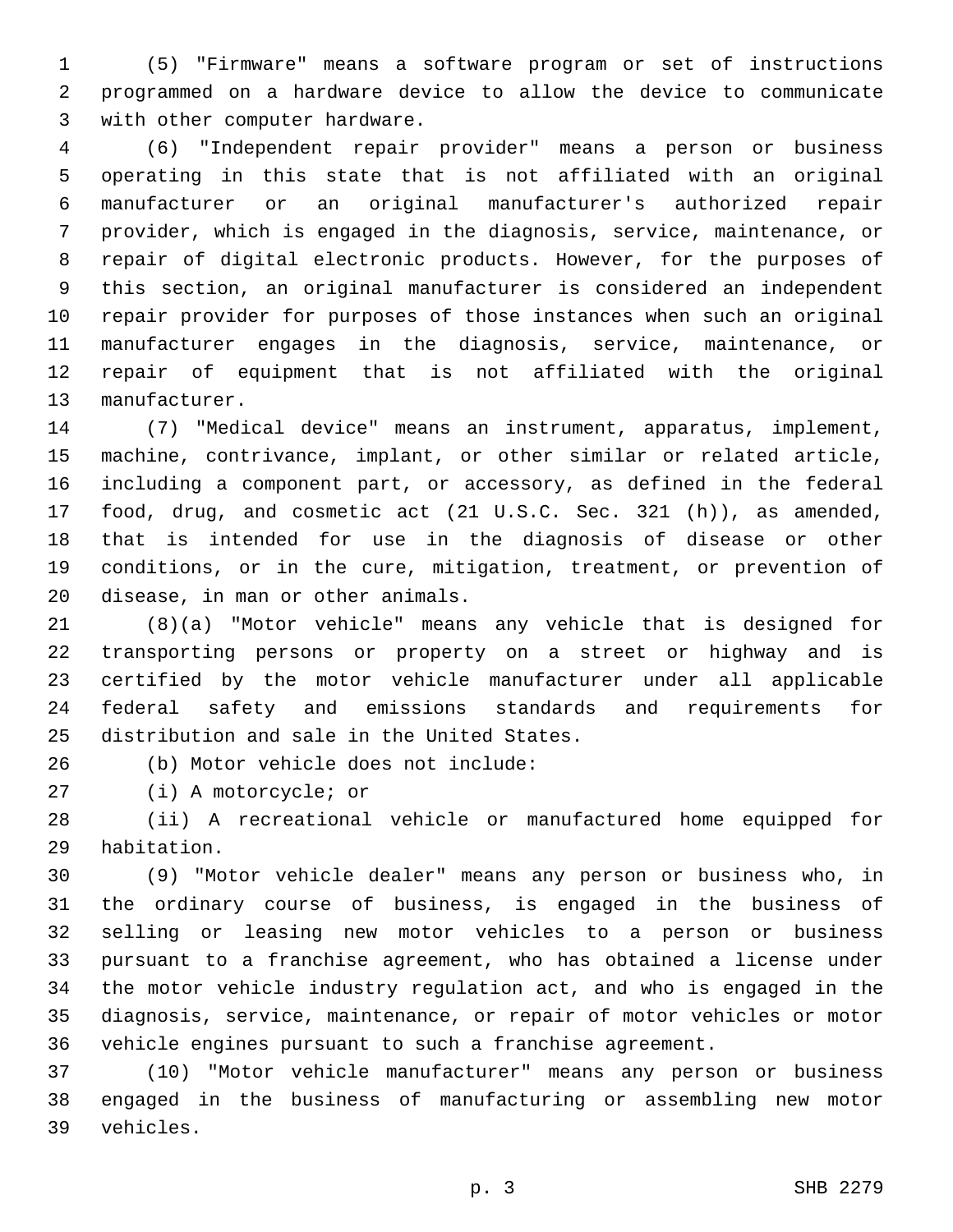(11) "Nonroad engine" means an internal combustion engine, including the fuel system, that is not: (a) Used in a motor vehicle or a vehicle used solely for competition; or (b) subject to the standards of performance for new stationary sources or the emission standards for new motor vehicles or new motor vehicle engines promulgated under the clean air act, 42 U.S.C. Secs. 7411, 7521.

 (12) "Nonroad equipment" means equipment that is powered by a nonroad engine and that is not a motor vehicle, a vehicle used solely 9 for competition, or a nonroad vehicle.

 (13) "Nonroad vehicle" means a vehicle that is powered by a nonroad engine and that is not a motor vehicle or a vehicle used 12 solely for competition.

 (14) "Nonroad engine, nonroad equipment, or nonroad vehicle dealer" means any person who is engaged in the sale or the distribution of new nonroad engines, new nonroad equipment, or new 16 nonroad vehicles to the ultimate purchaser.

 (15) "Nonroad engine, nonroad equipment, or nonroad vehicle manufacturer" means any person engaged in the manufacturing or assembling of new nonroad engines, new nonroad equipment, or new nonroad vehicles, or importing such engines, equipment, or vehicles for resale, or who acts for and is under the control of any such person in connection with the distribution of new nonroad engines, new nonroad equipment, or new nonroad vehicles, but does not include any dealer with respect to new nonroad engines, new nonroad equipment, or new nonroad vehicles received by the dealer in 26 commerce.

 (16) "Original manufacturer" means a person or business who, in the ordinary course of its business, is engaged in the business of selling or leasing new digital electronic products to consumers or other end users, and is engaged in the diagnosis, service, 31 maintenance, or repair of that product.

 (17) "Owner" means a person or business who owns or leases a digital electronic product purchased or used in this state.

 (18) "Part" or "service part" means any replacement part, either new or used, made available by the original manufacturer to the authorized repair provider for purposes of effecting repair.

 (19) "Remote diagnostic" means any remote data transfer function between a digital electronic product and the provider of repair services, including for the purposes of remote diagnostics, settings 40 controls, or location identification.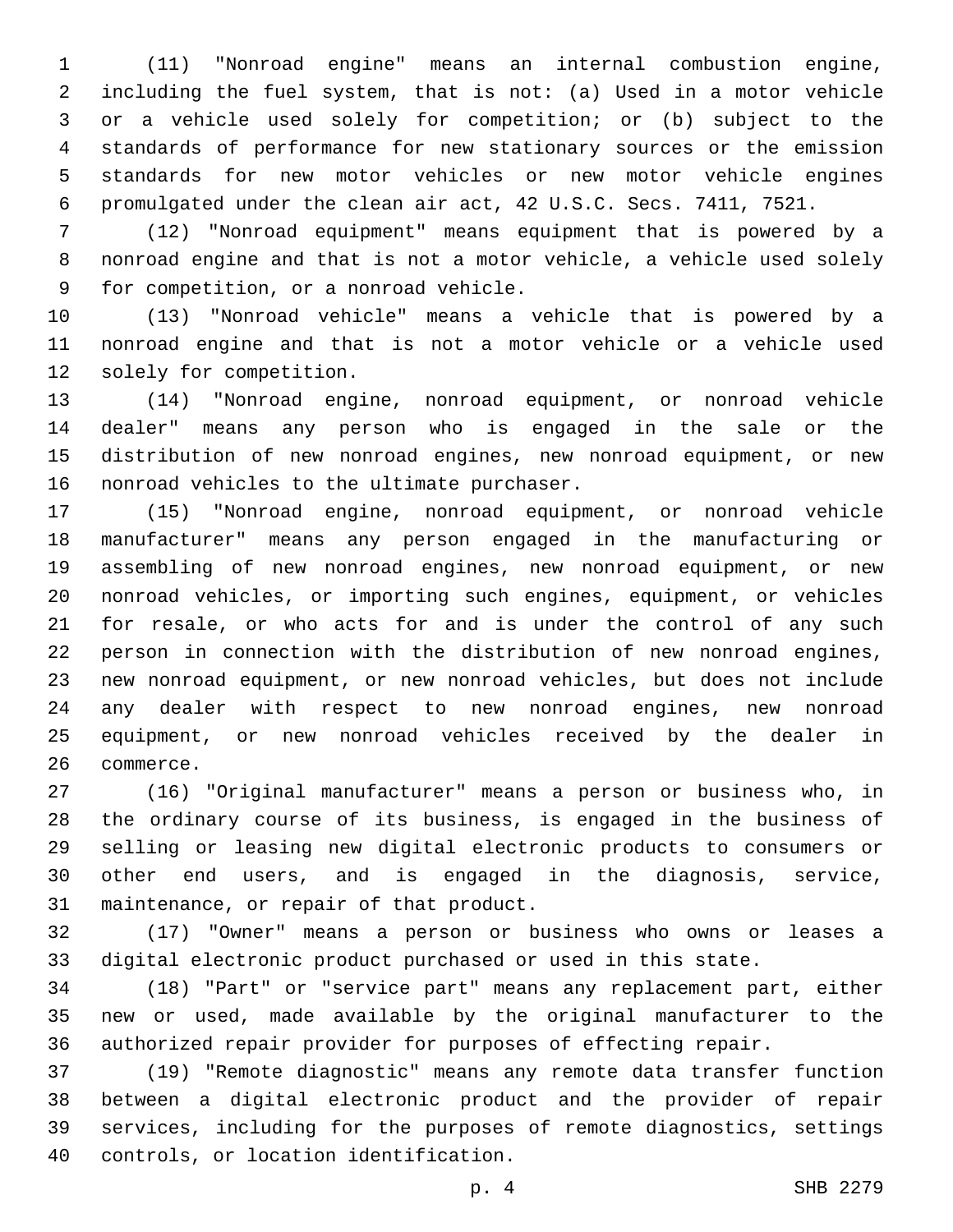(20) "Stationary engine" means an internal combustion engine that is not used in a motor vehicle, a vehicle used solely for competition, a nonroad vehicle, or nonroad equipment.

 (21) "Stationary equipment" means equipment that is powered by a stationary engine and that is not a motor vehicle, a vehicle used solely for competition, a nonroad vehicle, or nonroad equipment.

 (22) "Stationary engine or stationary equipment dealer" means any person who is engaged in the sale or the distribution of new stationary engines or new stationary equipment to the ultimate 10 purchaser.

 (23) "Stationary engine or stationary equipment manufacturer" means any person engaged in the manufacturing or assembling of new stationary engines or new stationary equipment, or importing such engines or equipment for resale, or who acts for and is under the control of any such person in connection with the distribution of new stationary engines or new stationary equipment, but does not include any dealer with respect to new stationary engines or new stationary 18 equipment received by the dealer in commerce.

 (24) "Trade secret" means anything tangible or intangible or electronically stored or kept that constitutes, represents, evidences, or records intellectual property, including secret or confidentially held designs, processes, procedures, formulas, inventions, or improvements, or secret or confidentially held scientific, technical, merchandising, production, financial, business, or management information, or any other trade secret as defined in 18 U.S.C. Sec. 1839, as that section existed on January 1, 2017.

 NEW SECTION. **Sec. 3.** (1) Original manufacturers of digital electronic products sold on or after January 1, 2012, in Washington state must make available:

 (a) To independent repair providers or owners of digital electronic products manufactured by the original manufacturer the same diagnostic and repair information, including repair technical updates, schematic diagrams, updates, corrections to embedded software, and safety and security patches timely, and for no charge or for the same charge and in the same format the original manufacturer makes available to its authorized repair provider and subcontract repair of refurbishment facilities; and

p. 5 SHB 2279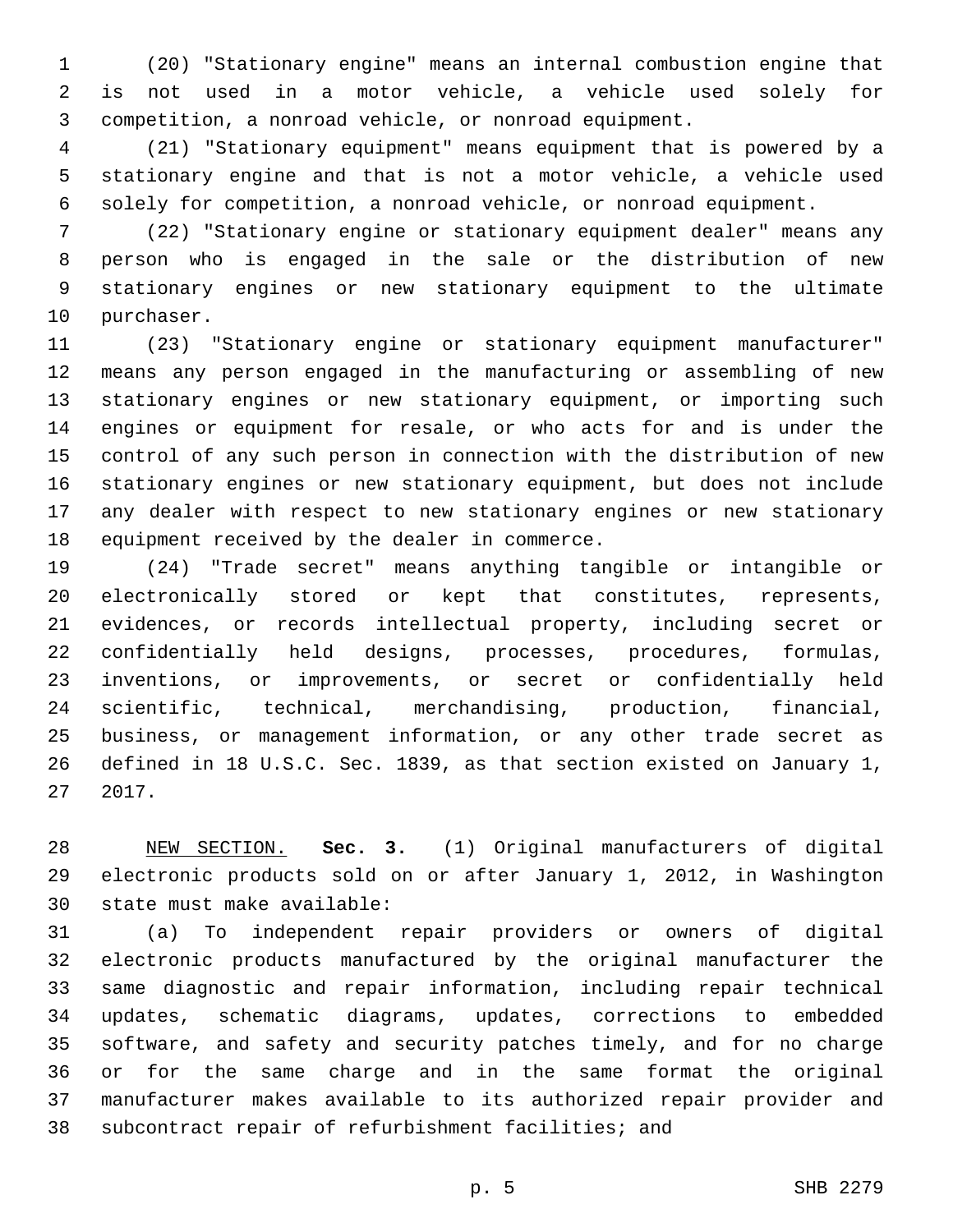(b) For purchase by the owner, the owner's authorized agent, or independent repair provider, equipment or service parts, inclusive of any updates to the embedded software of the equipment or parts, upon 4 fair and reasonable terms.

 (2) Nothing in this section requires the original manufacturer to sell equipment or service parts if the parts are no longer available to the original manufacturer or the authorized repair provider of the 8 original manufacturer.

 (3) Any original manufacturer that sells any diagnostic, service, or repair documentation to any independent repair provider or to any owner in a format that is standardized with other original manufacturers, and on terms and conditions more favorable than the manner and the terms and conditions pursuant to which the authorized repair provider obtains the same diagnostic, service, or repair documentation, is prohibited from requiring any authorized repair provider to continue purchasing diagnostic, service, or repair documentation in a proprietary format, unless the proprietary format includes diagnostic, service, or repair documentation or functionality that is not available in such a standardized format.

 (4)(a) Each original manufacturer of digital electronic products sold or used in the state must make available for purchase by owners and independent repair providers all diagnostic repair tools incorporating the same diagnostic, repair, and remote diagnostic capabilities that the original manufacturer makes available to its own repair or engineering staff or any authorized repair provider.

 (b) Each original manufacturer must offer such tools for sale to owners and independent repair providers upon fair and reasonable terms. Each original manufacturer that provides diagnostic repair documentation to aftermarket diagnostic tools, diagnostics, or third party service information publications and systems has fully satisfied its obligations under this section and thereafter is not responsible for the content and functionality of such aftermarket diagnostic tools, diagnostics, or service information systems.

 (5) Original manufacturer equipment or parts sold or used in this state for the purpose of providing security-related functions may not exclude diagnostic, service, and repair information necessary to reset a security-related electronic function from information provided to owners and independent repair facilities. If excluded under this subsection, the information necessary to reset an immobilizer system or security-related electronic module may be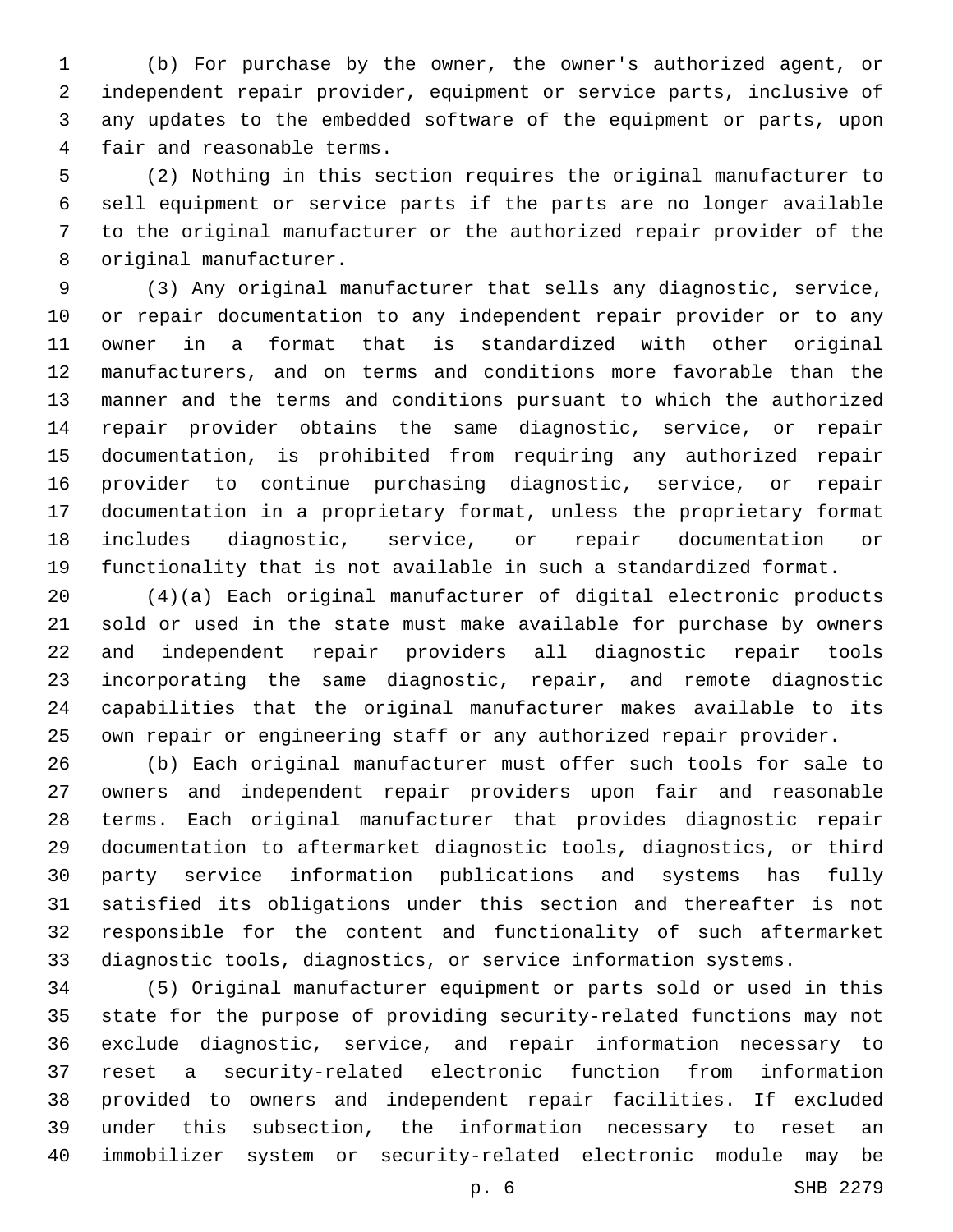obtained by owners and independent repair facilities through the 2 appropriate secure data release systems.

 (6) Original manufacturers of digital electronic products sold on or after January 1, 2019, in Washington state are prohibited from designing or manufacturing digital electronic products in such a way as to prevent reasonable diagnostic or repair functions by an independent repair provider. Preventing reasonable diagnostic or repair functions includes permanently affixing a battery in a manner 9 that makes it difficult or impossible to remove.

 NEW SECTION. **Sec. 4.** (1) Nothing in this chapter may be construed to require an original manufacturer to divulge a trade secret.

 (2) Notwithstanding any law or rule to the contrary, no provision in this section may be read, interpreted, or construed to abrogate, interfere with, contradict, or alter the terms of any agreement executed and in force between an authorized repair provider and an original manufacturer including, but not limited to, the performance or provision of warranty or recall repair work by an authorized repair provider on behalf of an original manufacturer pursuant to such an authorized repair agreement, except that any provision in such an authorized repair agreement that purports to waive, avoid, restrict, or limit an original manufacturer's compliance with this 23 section is void and unenforceable.

 (3) Nothing in this section may be construed to require original manufacturers or authorized repair providers to provide an owner or independent repair provider access to nondiagnostic and repair information by an original manufacturer to an authorized repair provider pursuant to the terms of an authorizing agreement.

 NEW SECTION. **Sec. 5.** (1) Nothing in this section applies to motor vehicle manufacturers, any product or service of a motor vehicle manufacturer, or motor vehicle dealers.

32 (2) Nothing in this section applies to:

 (a) Nonroad engine, nonroad equipment, or nonroad vehicle manufacturers, any product or service of a nonroad engine, nonroad equipment, or nonroad vehicle manufacturer, or nonroad engine, 36 nonroad equipment, or nonroad vehicle dealers; or